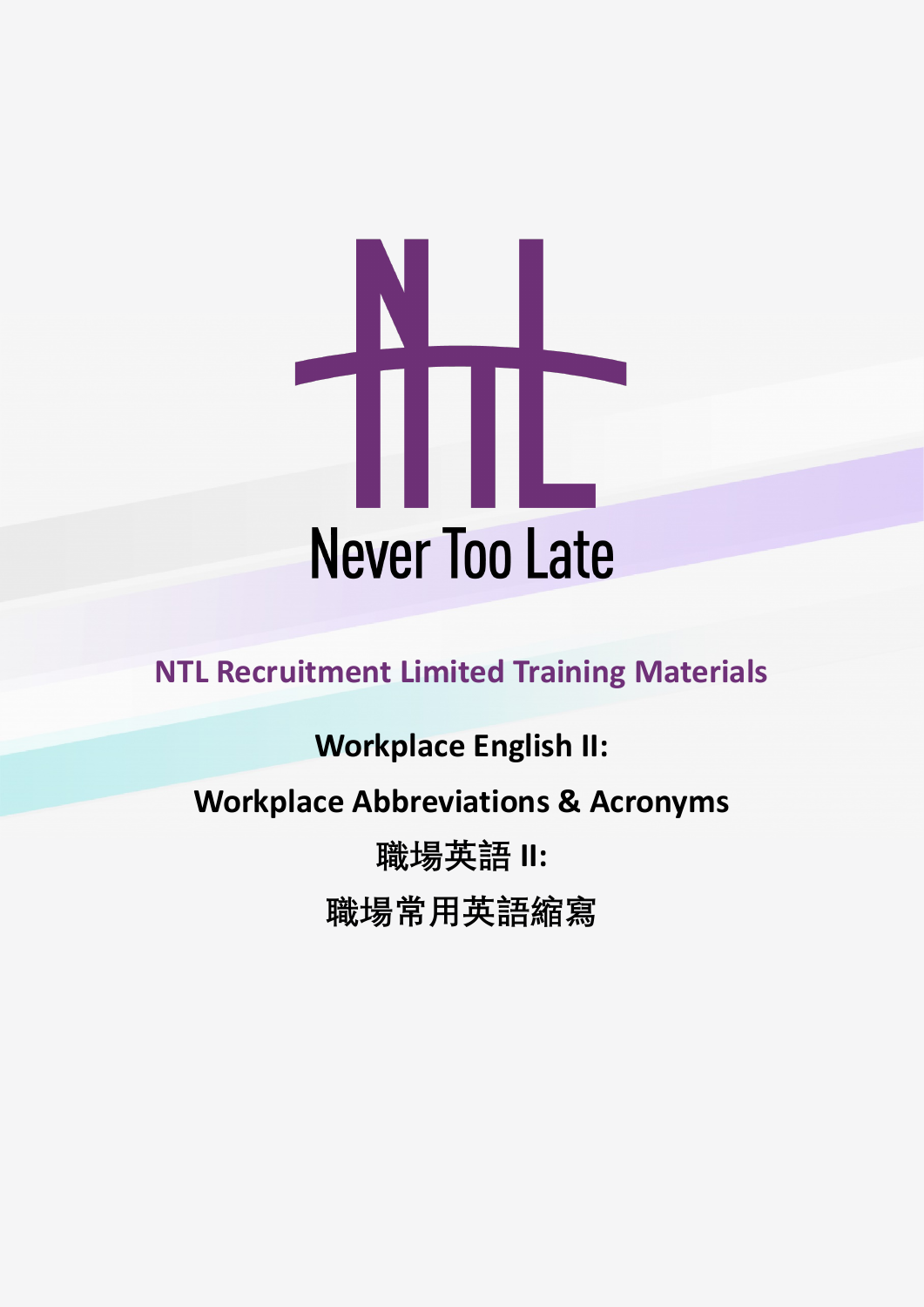

#### **NTL Recruitment Limited Training Materials**

#### **Workplace English II: Workplace Abbreviations & Acronyms**

We often come across different English abbreviations and acronyms in the workplace. They are frequently used in emails, instant messages and informal documents to save time. Yellow highlighted phrases are more commonly used.

在職場上經常會有機會接觸到一些用詞的簡略語或首字母縮寫,在辦公時,它們 常常被用在電郵、訊息或非正式文件中,以節省時間。黃色的字詞是比較常用的 縮寫。

| 縮寫 Abbreviation | 意思 Meaning                                     |
|-----------------|------------------------------------------------|
| 1. ASAP         | As soon as possible; 盡快                        |
| 2. ATTN         | Attention; 表示信件收件人是某某                          |
| 3. <b>BTW</b>   | By the way; 順便/提到這個                            |
| 4. FYI/ FYR     | For your information/ for your reference; 供你參考 |
| 5. WFH          | Work from home; 在家辦公                           |
| 6. TBC          | To be confirmed; 有待決定                          |
| 7. COB          | Close of business; 營業或上班時間結束時, 常用於表達           |
|                 | 截止時間                                           |
| 8. EOD          | End of Day; 當天結束時                              |
| 9. N/A          | Not applicable; 不適用                            |
| 10. TBD         | To be decided; 有待决定                            |
| 11. RSVP        | 源於法文句子"répondez s'il vous plaît";意思為請回覆        |

#### **1. Common Abbreviations 常用縮寫**

#### **2. Abbreviations 一般縮寫**

| 縮寫 Abbreviation | 意思 Meaning                                 |
|-----------------|--------------------------------------------|
| 1. Approx       | Approximately; 大概、大約                       |
| 2. LMK          | Let me know; 讓我知道                          |
| 3. Re:          | Referring to, In regards to, regarding; 關於 |
| 4. FAQ          | Frequently asked questions; 常見問題           |
| 5. Qty          | Quantity; 數量                               |
| 6. $W/$         | With; 具有                                   |
| 7. W/O          | Without; 沒有                                |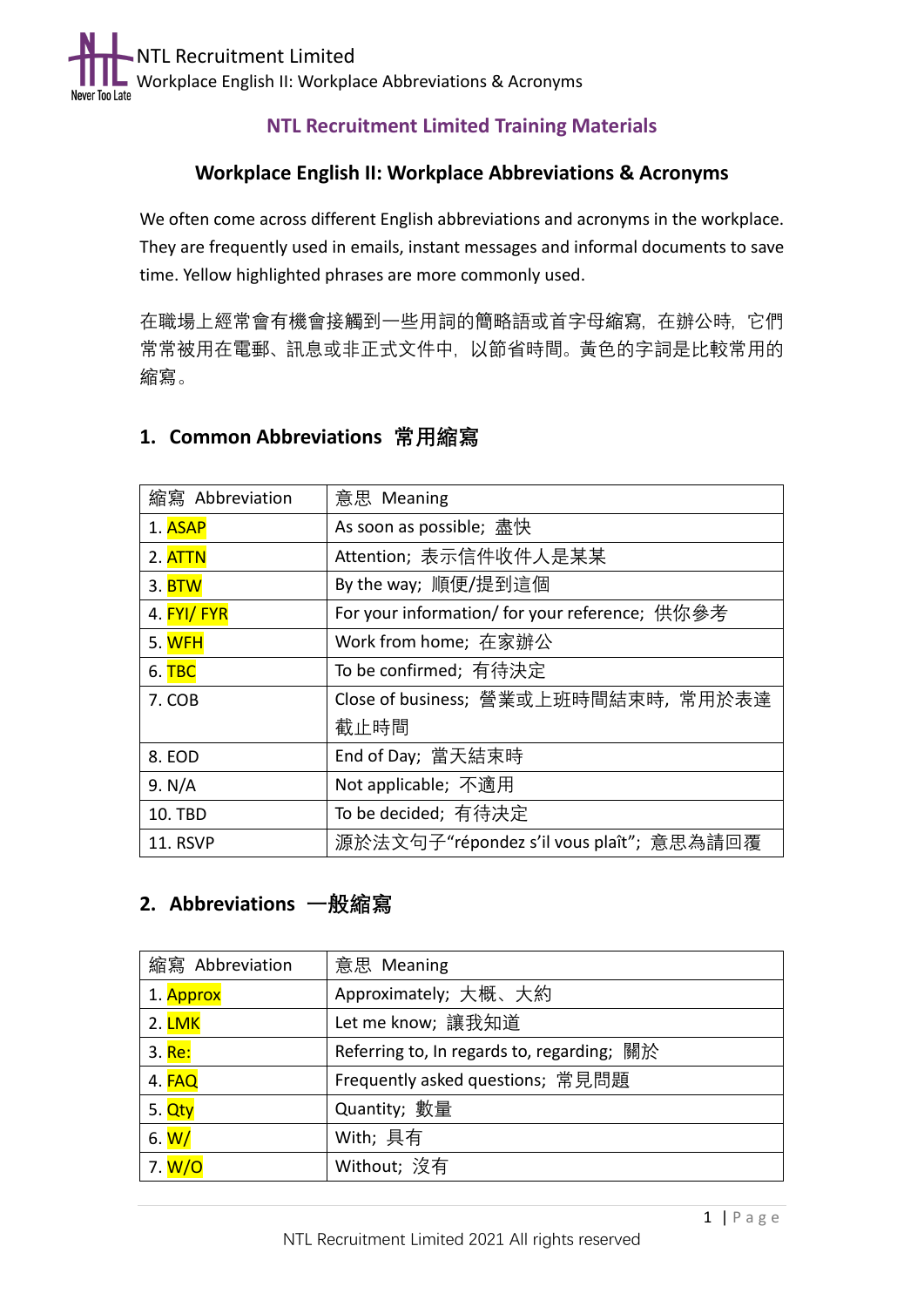

#### NTL Recruitment Limited

Workplace English II: Workplace Abbreviations & Acronyms

| 8. BID          | Break it down; 列出明細                     |
|-----------------|-----------------------------------------|
| 9. EOW          | End of week; 周末/這星期結束前                  |
| 10. IAM         | In a meeting; 會議中/開會中                   |
| 11. IMO         | In my opinion; 在我看來                     |
| 12.000          | Out of office; 不在辦公室                    |
| 13. OT          | Off topic; 與討論的事項無關、離題 // over time; 加班 |
| 14. OTP         | On the phone; 通話中                       |
| <b>15. TLDR</b> | Too long didn't read; 太長了,沒有閲讀          |
| 16. TOS         | Terms of service; 服務條款                  |
| 17. TYT         | Take your time; 慢慢來                     |
| 18. Co.         | Company; 公司                             |

## **3. Finance and Accounting 金融財務**

| 縮寫 Abbreviation                                                      | 意思 Meaning                                           |
|----------------------------------------------------------------------|------------------------------------------------------|
| 1. <b>IPO</b>                                                        | Initial public offering; 首次公開募股                      |
| 2. Q <sub>1</sub> , Q <sub>2</sub> , Q <sub>3</sub> , Q <sub>4</sub> | First quarter, second quarter, third quarter, fourth |
|                                                                      | quarter; 第一 ~ 四季                                     |
| 3. ACCT, A/C                                                         | Account; 帳目/帳戶                                       |
| 4. P&L                                                               | Profit and loss; 損益                                  |
| 5. AP                                                                | Accounts payable; 應付賬款                               |
| 6. AR                                                                | Accounts receivable; 應收賬款                            |
| 7. BS                                                                | Balance sheet; 資產負債表                                 |
| 8. CPU                                                               | Cost per unit; 每單位成本                                 |
| 9. CR                                                                | Credit; 貸方                                           |
| 10. DR                                                               | Debit; 借方                                            |
| <b>11. FIFO</b>                                                      | First in, first out; 先進先出                            |
| <b>12. ROI</b>                                                       | Return on investment; 投資報酬率                          |
| 13. $P/E$                                                            | Price to earnings; 股價收益                              |
| 14. GDP                                                              | Gross Domestic Product; 國內生產總值                       |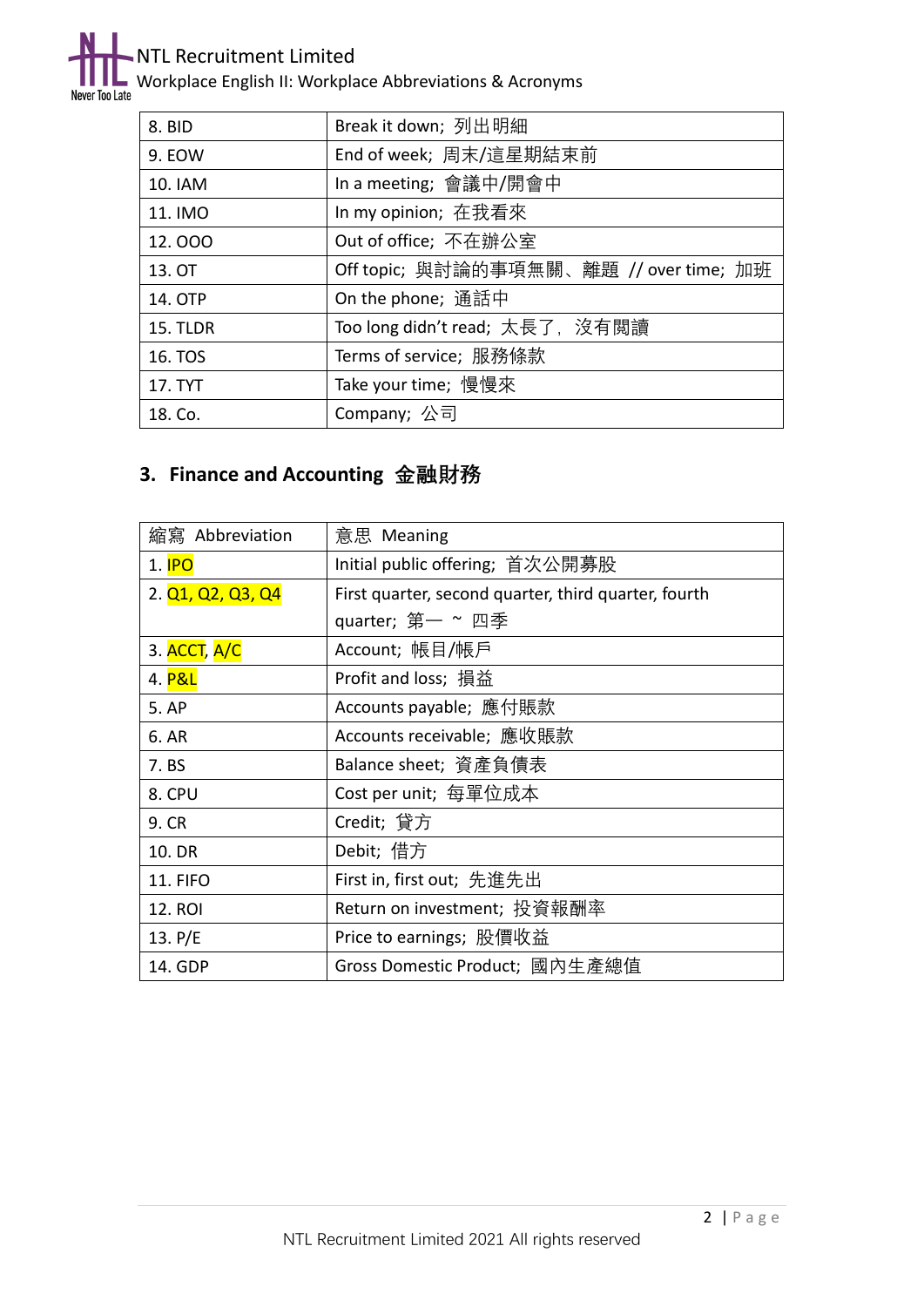## **4. Sales and Marketing 市場行銷與銷售**

| 縮寫 Abbreviation          | 意思 Meaning                                           |
|--------------------------|------------------------------------------------------|
| $1.$ Ad                  | Advertisement; 廣告                                    |
| 2. <b>B2B</b>            | Business to business; 企業對企業                          |
| 3. <b>B<sub>2C</sub></b> | Business to consumer; 企業對消費者                         |
| 4. FWD                   | Forward; 轉寄                                          |
| <b>5. CPC</b>            | Cost per click; 每次點擊成本                               |
| 6. DM                    | Direct message or direct mail; 私信                    |
| 7. SNS                   | Social network site; 社群網站                            |
| 8. SWOT                  | Strengths, weaknesses, opportunities, threats; 優勢, 劣 |
|                          | 勢,機會和威脅                                              |

#### **5. Department Names and Position Titles 部門與職位名稱**

| 縮寫 Abbreviation | 意思 Meaning                                  |
|-----------------|---------------------------------------------|
| 1. CSR          | Customer Sales Representative; 客戶銷售專員或代表 // |
|                 | Corporate Social Responsibility; 企業社會責任     |
| 2. CEO          | Chief executive officer; 首席執行官、執行長          |
| 3. CFO          | Chief financial officer; 財務長、財務總監           |
| 4. CMO          | Chief marketing officer; 行銷長                |
| 5. COO          | Chief operating officer; 運營長                |
| 6. CPA          | Certified public accountant; 註冊會計師          |
| 7. CTO          | Chief technology officer; 技術長               |
| 8. Dept.        | Department; 部門                              |
| 9. Div          | Division; 部門,如部、處、室、科等                      |
| 10. HR          | Human resources; 人力資源                       |
| 11. PM          | Project manager; 專案經理                       |
| 12. PR          | Public relations; 公共關係                      |
| 13. R&D         | Research and development; 研發                |
| 14. VP          | Vice President; 副總裁                         |
| 15. Govt.       | Government; 政府                              |
| 16. HQ          | Headquarters; 總部                            |
| 17. Inc.        | Incorporated; 股份有限公司                        |
| 18. LLC         | Limited liability company; 有限責任公司           |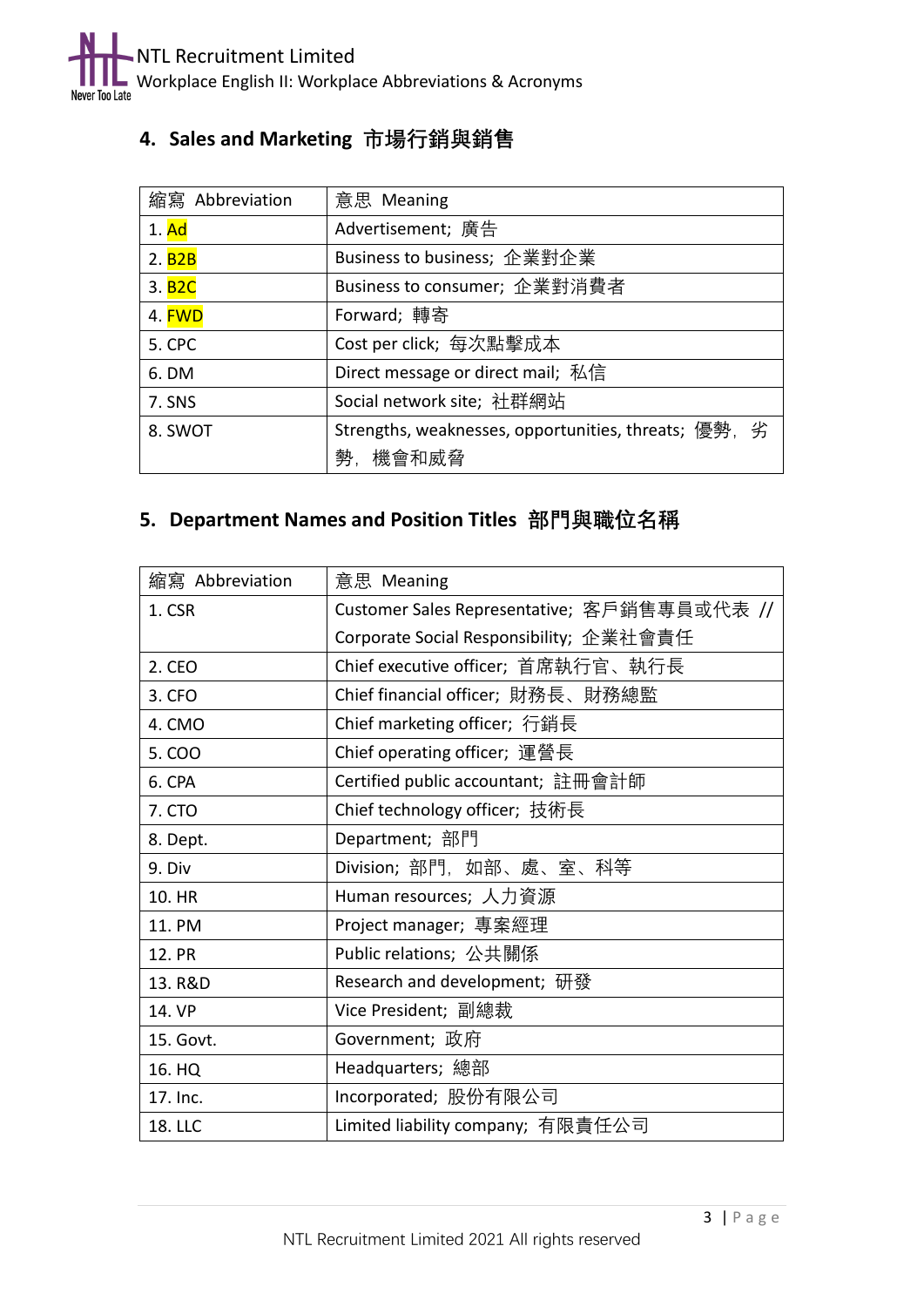### **6. Reminder 注意事項**

- Abbreviations can enhance working efficiency if they used appropriately, but can also create avoidable misunderstandings and confusions if they are not well used. 正確使用縮寫能大大增加工作效率,但使用不當卻會引起不必 要的誤會和混亂
- One abbreviation may have different meanings in different context, careful usage of abbreviations is required to avoid miscommunication. 一個縮寫在不 同情況下優勢會有多於一個意思,使用時必須謹慎以防出現溝通問題
- Some abbreviations are more common than the others, while some are less used. Make sure your counterpart knows that abbreviation when you are using them. 有些縮寫是比較常用,有些則是比較少見,使用時要確定對方明白 你的意思
- Each industry and business field has its own set of unique abbreviations, they are not captured here, but are usually learnt at work. Remember that the internet search engines are always your best friend. 每個行業都有自己一套 獨特的縮寫和不同專有名詞,一般都是在工作中學會,這份資料未能一一 盡錄,但記得網絡搜索工具永遠是你的好夥伴